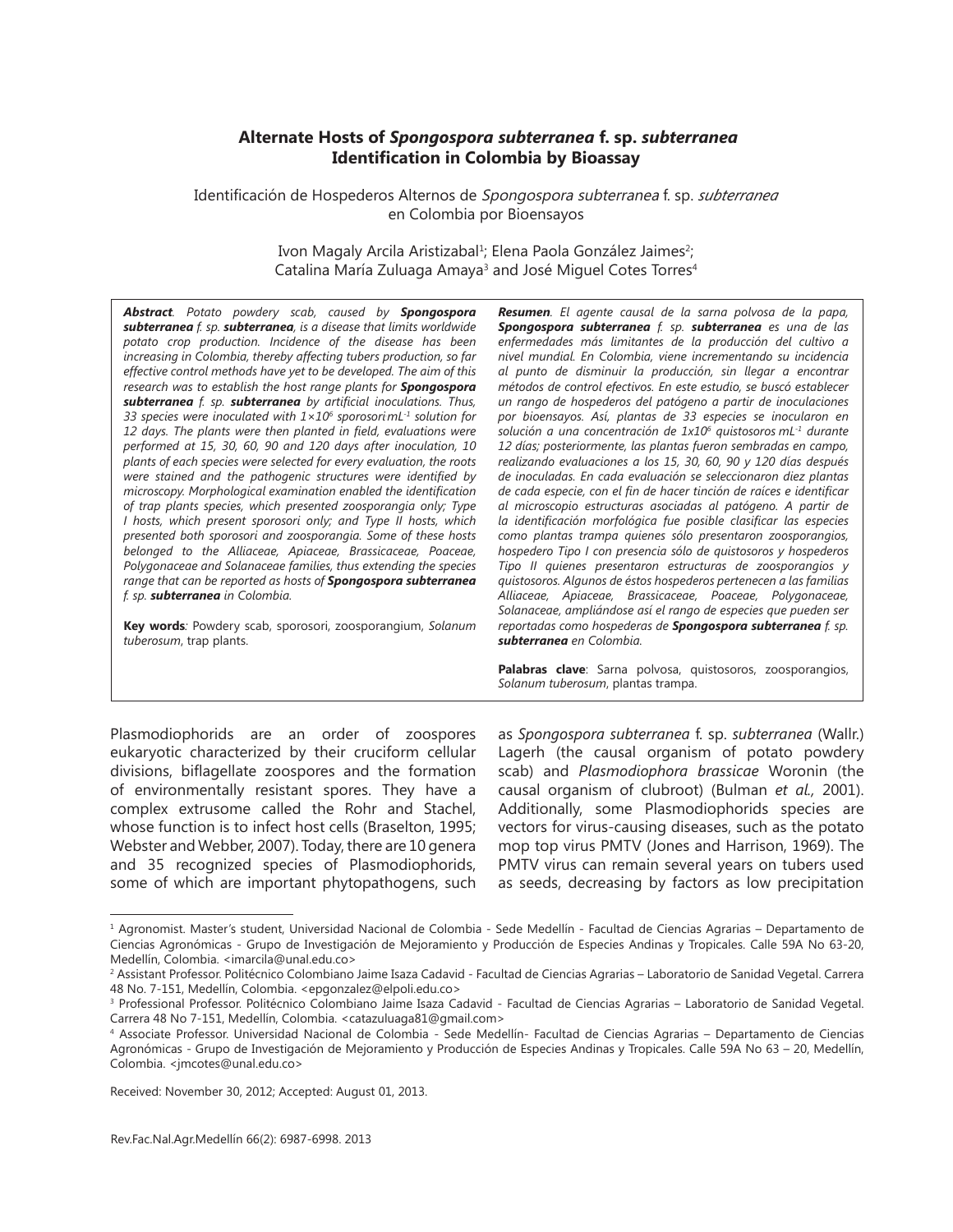or non *S. subetrranea* f. sp*. subterranea* infected fields or infected with no virulent sporosori. However, there is a very close relation among *S. subterranea* f. sp*. subterranea* and PMTV (Carnegie *et al.*, 2012).

The *S. subterranea* f. sp. *subterranea* plasmodium is characterized by its resistant spores aggregation, which can remain in the soil for several years and survive environmental stress (Harrison *et al.,* 1997). These structures comprise 3 layers, which are known as W1, W2, and W3 and which provide greater resistance and survival over time (Merz, 1997).

Zoospore release (primary zoospores) is stimulated by water and roots exudates (Harrison *et al.,* 1997; Merz, 2008; Montero-Astúa and Rivera, 2005). Prior to infection, the spore encysts, releases its flagella and deposits its cellular contents being a mononuclear plasmodium the first post-infection structure. Following several divisions of this plasmodium, a zoosporangium is formed. At this stage, it may release a secondary zoospore that can infect other host cells or multiply until it forms resistance structures. It remains unclear whether *S. subterranea* f. sp. *subterranea* has a sexual phase; however, this sexual phase is assumed based on studies performed using *P. brassicae.* If the sexual phase in *S. subterranea* f. sp. *subterranea*  is present, genetic variability would be expected within populations (Harrison *et al.,* 1997; Jaramillo and Botero*,* 2007). A new Type III genetic group was discovered recently in Colombia (Osorio *et al.,* 2012) which is different from the previously reported Type I and Type II groups (Bulman and Marshall, 1998; Qu and Christ, 2004; Merz, 2008); thus, a sexual phase may be assumed.

The disease symptoms include damage on roots and the surface of the potato tuber. The infected tissue may increase in size and also injure the parenchymal tissue in addition to the epidermis, reducing both production and tuber quality (Harrison *et al.,* 1997). On tubers, symptoms are characterized by the formation of brown-colored pustules that have a powdery appearance. The appearance of these symptoms is due to the resistance spores that multiply in this tissue and are released at harvest time increasing the soil inoculum concentration. Galls may be observed in the roots or may be found on the apical meristems of adventitious roots or stolons (Harrison *et al.,*  1997). Jaramillo *et al.* (2008) reported variation in the disease symptomatology in the potato-producing areas of Colombia, reporting a greater frequency of pustules in tubers on the Parda Pastusa and Diacol Capiro varieties in Cundinamarca, Boyacá and North Antioquia, whereas root galls of these varieties were noted in the Nariño and East Antioquia.

Until now, many studies have been focused on the control of potato powdery scab such as the use of antagonistic microorganisms by Hoyos *et al.* (2008), who proposed *Trichoderma asperellum* Samuels, Lieckf. & Nirenberg as a bio-controlling microorganism for potato powder scab. Nevertheless, Gilchrist *et al*. (2009) evaluating the effect of *T. asperellum* strains on the incidence and severity of powdery scab, did not report any significant differences between plants treated with the microorganism compared with untreated plants. Similarly, Restrepo *et al.* (2009) evaluating *T. harzianum* Rifai, Mycorrhizae, *Pseudomonas fluorescents* Migula 1895 and pine shavings, found a positive effects on the incidence and severity reduction of the disease with all treatments. Other studies have focused on the application of commercial chemical products such as fluazinam, mancozeb, dichlorophen-Na, dichlofluanid, or a mixture of fluazinam + mancozeb before planting (Falloon *et al.*, 1996), azoxystrobin, propamocarb, difenoconazole, pentachloronitrobenzene (PCNB) and plant extracts of *Lippia origanoides* Kunth and *Calotropis procera* (Ait.), which shows that those application reduced the incidence of powdery scab in harvested tubers. The plant extracts were the most effective against disease incidence and severity (Bittara *et al*., 2009). Larking and Griffin (2007) reported 15 to 40% reduction in powdery scab following prior application of green manure produced from Brassicas. This reduction was attributed to the sulfur compounds such as glucosinolates in these species. At the global level, the management of this disease is framed by the search for plant material showing resistance to the pathogen. Nevertheless, various management methods are necessary to control powdery scab (Falloon, 2008).

Reports of *S. subterranea* f. sp. *subterranea* infecting non-solanaceous plants have suggested that these alternative hosts could provide a means for the pathogen to survive and multiply over various periods of time (Falloon, 2008). Thus, one of the methods for detecting *S. subterranea* f. sp. *subterranea* includes the inoculation of plants using bioassays observing pathogenic structures inside the roots. Using this method, Merz (1989) detected *S. subterranea* f. sp. *subterranea* and quantified soil sporosori using a 3-stage protocol, the first of which is a pre-inoculation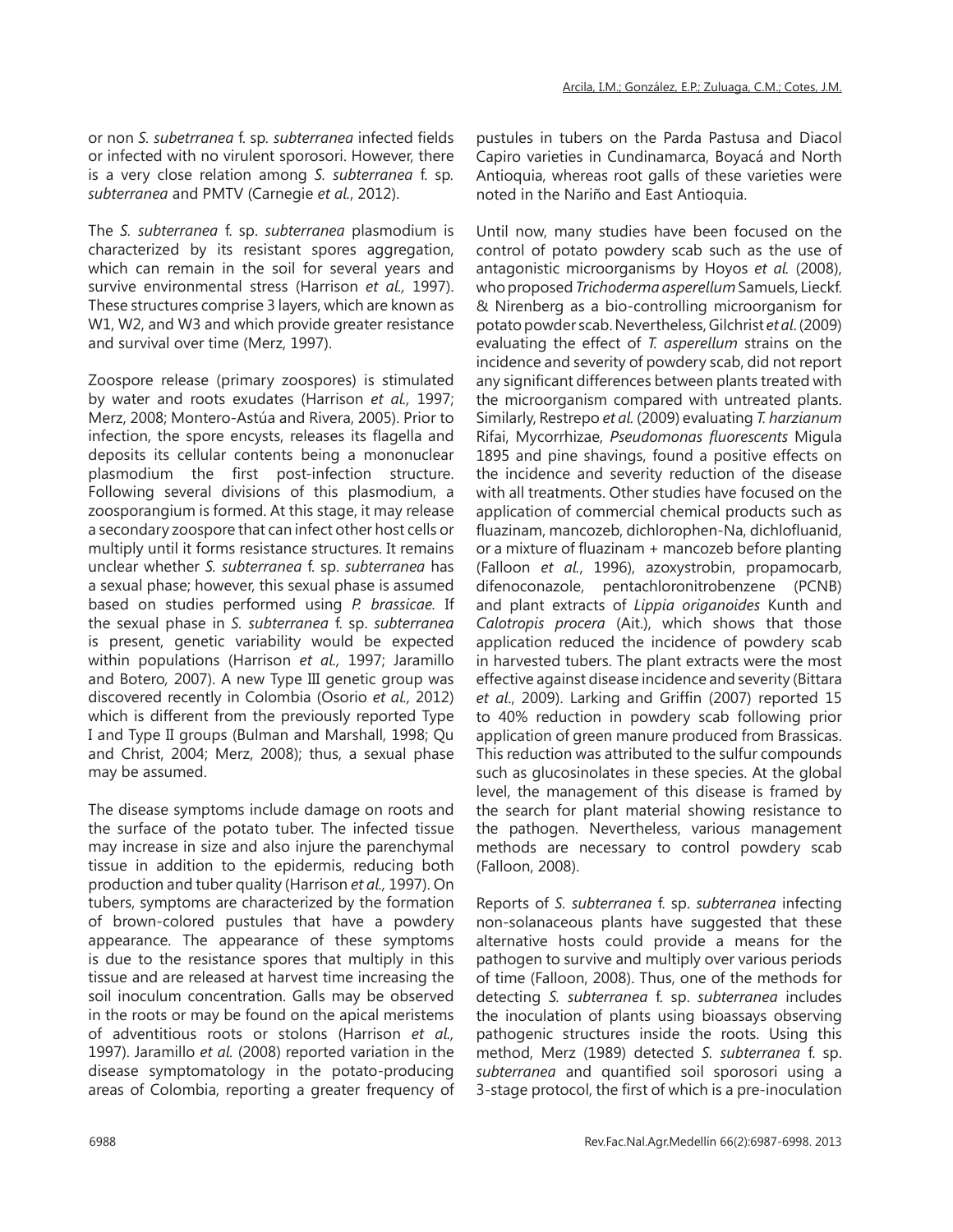period in which the sporosori are suspended in a nutrient solution over 3 days to allow zoospores release. This stage is follow by a trapping stage where plants are inoculated over 2 days to assure roots infection and then a period of disease development where the plants are again suspended in nutrient solution over 7 days. Using this method, early detection of the disease and also the identification of potato varieties resistant to *S. subterranea* f. sp. *subterranea*  was possible with the eventual goal of developing genetic improvement programs (Merz *et al.,* 2004). In studies of early detection of *S. subterranea* f. sp. *subterranea,* the trapping period has been modified from 1 day (Nakayama *et al.,* 2007) to 14 days (Qu and Christ, 2006) of inoculation, followed by observation of *S. subterranea* f. sp. *subterranea* structures in the roots of the inoculated plants.

Jones and Harrison (1972) reported species from the Chenopodiaceae, Aizoaceae, Brassicaceae, Caryophyllaceae, Gramineae and Leguminosae families as hosts of *S. subterranea* f. sp. *subterranea*. These authors observed only the zoosporangial stage of *S. subterranea* f. sp. *subterranea* at 38 and 45 days after inoculation on *Chenopodium album, Matricaria matricarioides, Solanum nigrum, Urtica dioica, Poa annua, Lapsana communis* and *Rumex acetosella* with sporosori drawn from tubers in nutrient solution.

Andersen *et al.* (2002) evaluated 17 weeds associated with potato crops in Denmark and reported *Artemisia vulgaris* L., *Chamomilla suaveolens* (Pursh) Rydb., *Chenopodium album* L., *Galium aparine* L., *Geranium pusitlum* L., *Matricaria inodora* L., *Polygonum avicular*  L., P. *convolvulus,* L., *R. acetosella* L., *Solanum nigrum*  L*., Sonchus arvensis* L., *Urtica urens* L. and *Viola tricolor*  L. as zoosporangial hosts of *S. subterranea* f. sp. *subterranea*. Qu and Christ (2006) evaluated common crops and weeds in the United States and found that tomato *(Lycopersicon esculentum* L.*),* yellow mustard *(Brassica campestris* L.*)* and oat *(Avena sativa* L.*)*  showed sporosori whereas *Amaranthus retroflexus* L., *Ambrosia artemisiifolia* L. *Raphanus sativus* L. *Brassica napus* L. *Chenopodium album* L., *Cyperus esculentus* L., *Trifolium pratense* L., *Phleum pratense* L., *Secale cereale*  L., *Fagopyrum esculentum* and *Datura stramonium*  L. were zoosporangial hosts indicating that these species may act as trapping plants. Trapping plants prevent the completion of the pathogen's life cycle, thus reducing the inoculum in the soil. These plants could contribute to integrated management of powdery scab if sown before the potato crop. White

(1954) reported that *Datura stramonium* L. grown in infected soils reduced the severity of powdery scab by 79% after one potato harvest. Murakami *et al.* (2000) reported that *Raphanus sativus L. var. longipinnatus*  reduced inoculum of *P. brassicae* by 71% in pots that were inoculated after sowing a susceptible plant compared with a test pot (*R. sativus* not sown) indicating that this plant may be used as a trapping plants for the management of cabbage clubroot.

More recently, Nitzan *et al.* (2009) reported *Solanum sarrachoides* Sendtn., which is an annual weed of irrigated crops in the US, as a host of *S. subterranea*  f. sp. *subterranea* which had the ability to form galls increasing the soils inoculum. Similarly, in New Zealand, Shah *et al.* (2010) showed *S. sarrachoides and Solanum nigrum* L. as hosts of *S. subterranea*  f. sp. *subterranea* and *Meloidogyne fallax.* Karssen concluded that these species most likely allowed the proliferation of zoospores from zoosporangia and the development of sporosori, thereby assisting the survival of the pathogen over many years.

This study attempted to use inoculations in bioassays to identify host plants of *S. subterranea* f. sp. *subterranea* that may be used within an integrated management program for this disease.

# **MATERIALS AND METHODS**

**Localization and inoculated species.** The study was performed in the Paysandú Agrarian Station at the Universidad Nacional de Colombia, which is located in the Santa Elena Township, Medellín City, and it is at an altitude of 2,500 masl with average annual temperature of 14 °C. 33 species were evaluated in total, of which 22 are cultivatable, 11 are weeds associated with potato planting and two are commercial potato varieties (Table 1).

*Inoculation by bioassays***.** Using the Alzate *et al.* (2008) method, sporosori extracted from naturally infected soil were used, as the infested dry soil was passed through a series of mesh screens of 90 and 25 µm pore size. Samples were then counted using a Neubauer chamber and the concentration was adjusted to  $1 \times 10^6$  sporosorimL<sup>-1</sup>. Plants were propagated in peat, and inoculated when they showed two pairs of leaves. Plants remaining for 12 days in 150 mL of water in which the sporosori had been diluted. To guarantee sufficient development of the plants, after 8 days, Hoagland (Millner and Kitt,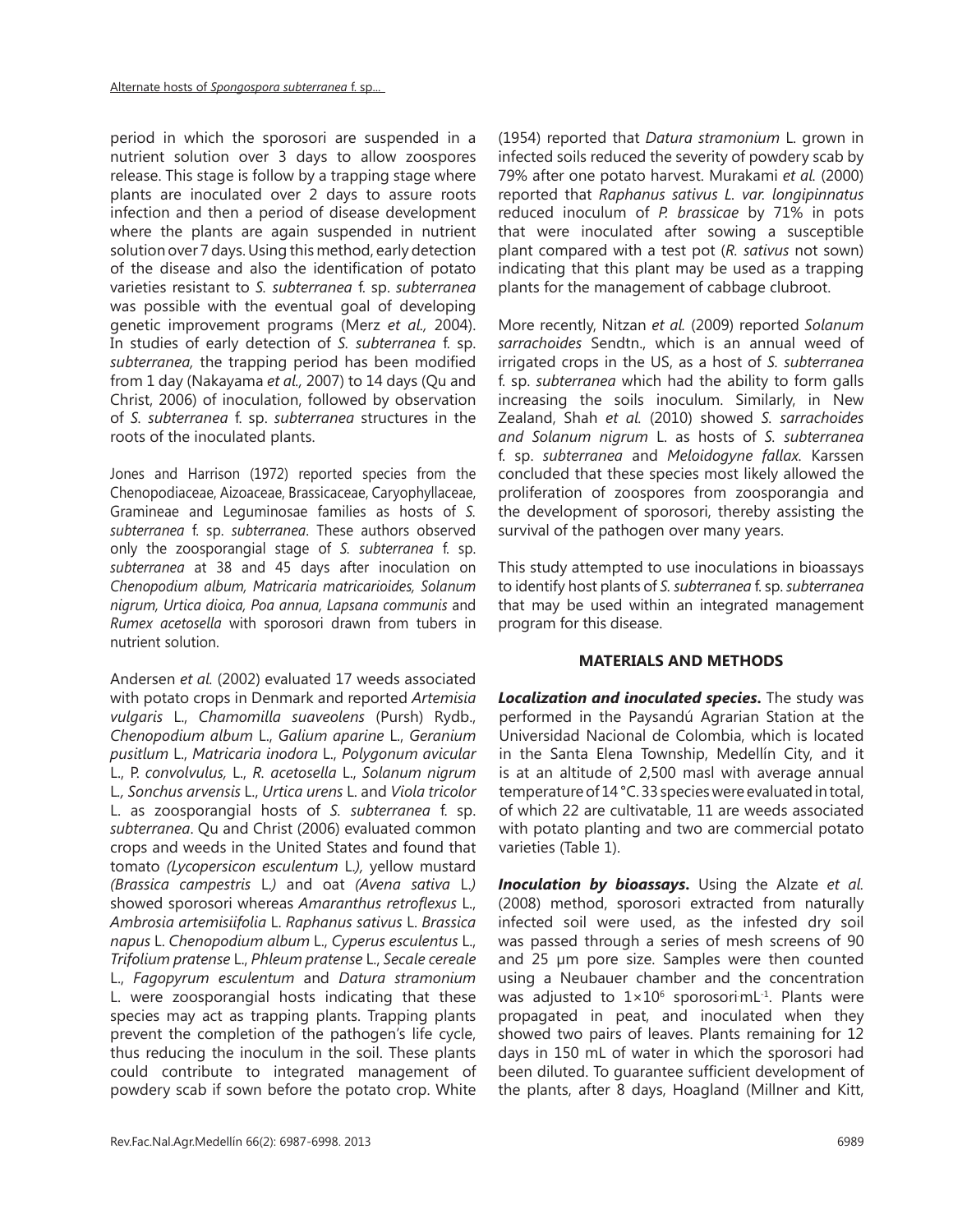1992) nutrient solution was added to return to the initial volume. The control plants (non-inoculated) were submerged in water with nutrient solution. As a control variable, two types of *Solanum tuberosum* spp. *andigena* were used. Once the inoculation period had passed, the plants were sown in  $1 \text{ m}^2$  plots. 50 plants of each species were inoculated and a similar number were used as controls.

*Evaluations***.** Evaluations were performed at 15, 30, 60, 90 and 120 days post-inoculation depending on the life cycle of each species. 10 inoculated and 10 control plants per species were used for each evaluation. The roots of each plant were washed using tap water and then examined for the presence of galls. To observe pathogenic structures under a microscope, a portion of root was stained using 0.5% trypan blue as follows. The root was placed in a 10-mL Falcon tube and trypan blue was applied directly to the root until it was covered completely. For evaluation, five roots per sample were placed on a slide and observed using a Nikon™ E-200 light microscope at a total magnification of 100× and 400×.

*Data Analysis***.** For data analysis, the time of the appearance of the first observed microscopic structures was used. The incidence of zoosporangia and sporosori was estimated for the evaluated plants using the following equation:

$$
\hat{p} = \frac{n}{X}
$$

Where "**n**" is the number of plants showing zoosporangia and sporosori on their roots, and "**X**" is the total number of plants. A confidence interval of 95% was also calculated using the equation (Clopper and Pearson, 1934):

$$
\frac{x}{x + (n + x + 1)f_{0.025,v_1v_2}} < \hat{p} < \frac{(x + 1)f_{0.025,v_1v_2}}{n - x + (x + 1)f_{0.025,v_1v_2}}
$$

Where the critical distribution value  $F_{0.025}$  is calculated using the following degrees of freedom:  $V_1 = 2(n-x+1)$ ,  $V_2 = 2x$ ,  $V_1 = 2(x+1)$  and  $V_2 = 2(n-x)$ . Analysis was performed using the R program environment for data analysis (The R Development Core Team, 2012) and the Binomial package (Dorai-Raj, 2009).

#### **RESULTS AND DISCUSSION**

*Classification of species based on the pathogenic structures of S. subterranea f. sp. subterranea observed*. In this study, weeds and cultivated plants were classified as 1) non-hosts; 2) trapping plants; 3) host Type I; and 4) host Type II based on observed pathogenic structures of *S. subterranea* f. sp. *subterranea* in roots. The first category comprised plants where pathogenic structures were not found, the second includes plants that presented only zoosporangia, and hosts Type I and II were species presenting only sporosori or both zoosporangia and sporosori, respectively. Thus, of the 31 species evaluated, 6 were classified as non-hosts, 2 as trapping species, 8 as host Type I and 15 as host Type II (Table 1).

|  | <b>Table 1.</b> Species classification based on the presence and/or absence in roots of sporosori (C) and/or |  |  |  |  |  |  |
|--|--------------------------------------------------------------------------------------------------------------|--|--|--|--|--|--|
|  | zoosporangia (Z) of Spongospora subterranea f. sp. subterranea.                                              |  |  |  |  |  |  |

| <b>Type</b>          |         |         | <b>Species</b>                                                                                                                                                                                                                                                                                                                                                                                                    |
|----------------------|---------|---------|-------------------------------------------------------------------------------------------------------------------------------------------------------------------------------------------------------------------------------------------------------------------------------------------------------------------------------------------------------------------------------------------------------------------|
| Non-host             | Absent  | Absent  | Trifolium repens L., Beta vulgaris L., Allium sativum L., Hypochaeris<br>radicata L., Brassica napus L., Brassica campestris L.                                                                                                                                                                                                                                                                                   |
| Trapping plant       | Absent  | Present | Polygonum segetum Kunth, Solanum nigrum L.                                                                                                                                                                                                                                                                                                                                                                        |
| Host plant (Type I)  | Present | Absent  | Cyphomandra betacea Cav., Solanum quitoense Lam., Rumex<br>crispus L., Coriandrum sativum L., Phaseolus vulgaris L., Pennisetum<br>sp., Cucumis sativus L., Rubus glaucus Benth.                                                                                                                                                                                                                                  |
| Host plant (Type II) | Present | Present | Physalis peruvianum L., Petroselinum crispum (Mill.) Nyman ex<br>A.W. Hill, Daucus carota L., Pennisetum clandestinum Hochst. Ex<br>Chiov., Zea mays L., Allium cepa L., Raphanus sativus L., Solanum<br>lycopersicum Mill., Pisum sativum L., Polygonum nepalense Meisn.,<br>Sonchus oleraceus L., Apium graveolens L., Brassica oleraceae L.,<br>Taraxacum officinale Weber ex F.H. Wigg., Datura stramonium L. |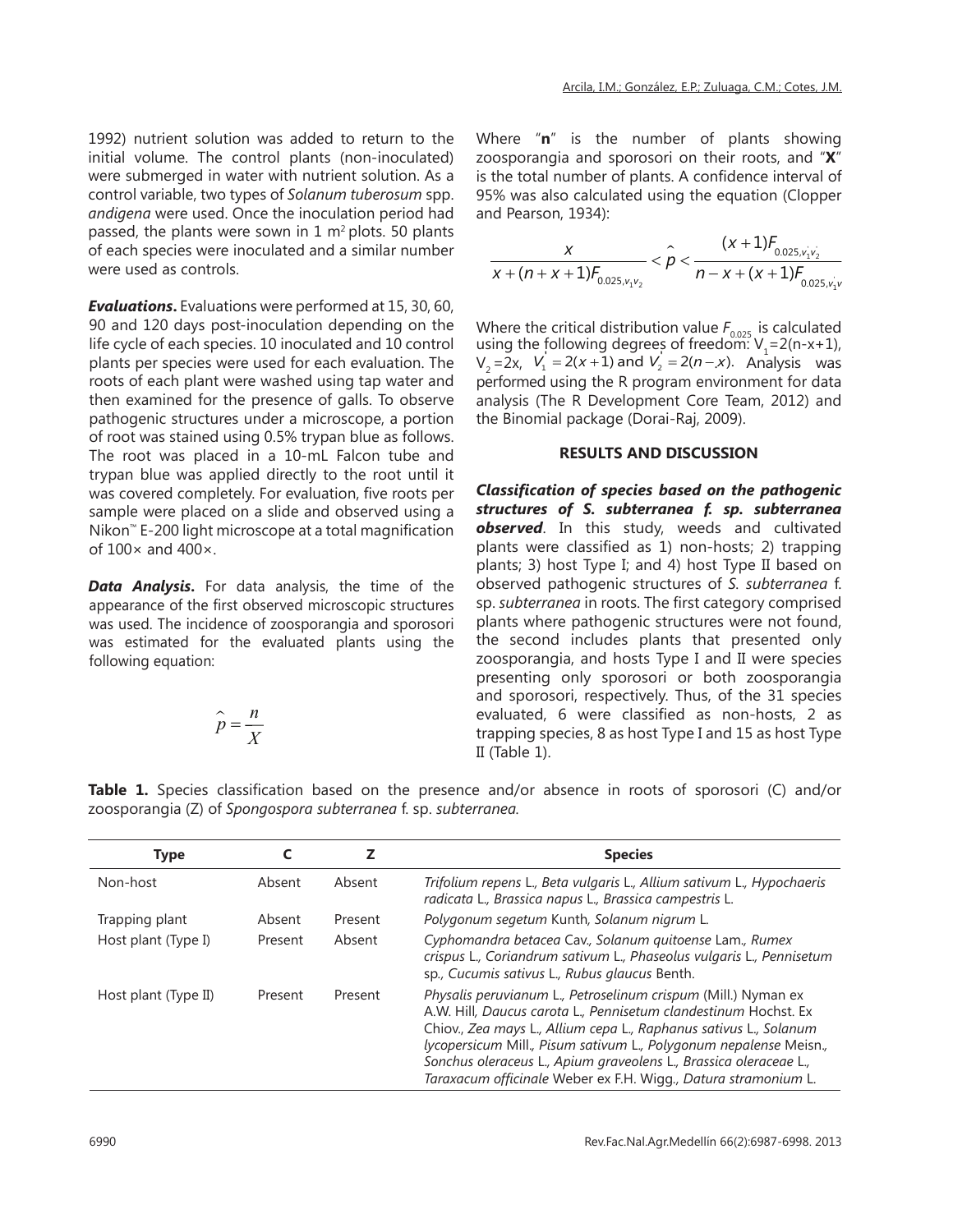*Periods of detection of S. subterranea f.* sp*. subterranea zoosporangia and sporosori in hostplant roots. P. segetum* and *S. nigrum* species that were classified as trapping plants showed zoosporangia at 15 and 60 days, respectively. *C. sativum, Pennisetum sp., R. glaucus, S. quitoense, T. officinale, A. graveolens, D. carota, S. oleraceus and R. sativus,* classified as host plants Type I and II, showed resistance structures of *S. subterranea* f. sp. *subterranea* at 15 days. These results show that *S. subterranea* f. sp. *subterranea*  colonizes and produces resistance structures within 15 days, demonstrating the susceptibility of various harvest species and weeds in Antioquia. Merz *et al.* 

(2004) observed zoosporangia at 3-4 days and the formation of mature galls 4 months after potato plants inoculation. In *C. sativus, P. vulgaris, R. crispus, C. betacea, A. cepa, P. crispum, P. sativum, B. oleraceae, Z. mays, P. nepalense, S. lycopersicum* and *P. peruvianum*, the infection was presented as a late infection and was observed after 30 days of inoculation. These results confirm the broad range of hosts for this Plasmodiophoromycete as reported previously by Jones and Harrison (1969; 1972) and Andersen *et al.*  (2002) Table 2. *S. subterranea* f. sp. *subterranea* was not observed in non-inoculated plants, confirming the validity of the bioassays used.

**Table 2.** Time to detection, expressed in days post-inoculation, of microscopic pathogenic structures of *Spongospora subterranea* f. sp. *subterranea*. Z (Zoosporangia), C (Sporosori).

| <b>Classification</b> | <b>Family</b>       | <b>Species</b>                                      | Z   | $\mathsf{C}$ |
|-----------------------|---------------------|-----------------------------------------------------|-----|--------------|
| Trapping plant        | Polygonaceae        | Polygonum segetum Kunth                             | 15  |              |
|                       | Solanaceae          | Solanum nigrum L.                                   | 60  |              |
| Host plant (Type I)   | Apiaceae            | Coriandrum sativum L.                               |     | 15           |
|                       | Cucurbitaceae       | Cucumis sativus L.                                  |     | 30           |
|                       | Fabaceae            | Phaseolus vulgaris L.                               |     | 30           |
|                       | Poaceae             | Pennisetum sp.                                      |     | 15           |
|                       | Polygonaceae        | Rumex crispus L.                                    |     | 90           |
|                       | Rosaceae            | Rubus glaucus Benth.                                |     | 15           |
|                       | Solanaceae          | Cyphomandra betacea Cav.                            |     | 90           |
|                       |                     | Solanum quitoense Lam.                              |     | 15           |
| Host plant (Type II)  | Alliaceae           | Allium cepa L.                                      | 30  | 60           |
|                       |                     | Taraxacum officinale Weber ex<br>F.H. Wigg.         | 15  | 15           |
|                       | Asteraceae          | Sonchus oleraceus L.                                | 30  | 15           |
|                       | Apiaceae            | Apium graveolens L.                                 | 15  | 15           |
|                       |                     | Daucus carota L.                                    | 15  | 15           |
|                       |                     | Petroselinum crispum (Mill.)<br>Nyman ex A.W. Hill. | 30  | 60           |
|                       | Fabaceae            | Pisum sativum L.                                    | 60  | 120          |
|                       | <b>Brassicaceae</b> | Brassica oleraceae L.                               | 30  | 90           |
|                       |                     | Raphanus sativus L.                                 | 60  | 15           |
|                       | Poaceae             | Pennisetum clandestinum Hochst.<br>Ex Chiov.        | 15  | 60           |
|                       |                     | Zea mays L.                                         | 30  | 30           |
|                       | Polygonaceae        | Polygonum nepalense Meisn.                          | 90  | 90           |
|                       | Solanaceae          | Datura stramonium L.                                | 15  | 30           |
|                       |                     | Solanum lycopersicum Mill.                          | 90  | 60           |
|                       |                     | Physalis peruviana L.                               | 120 | 30           |
|                       |                     |                                                     |     |              |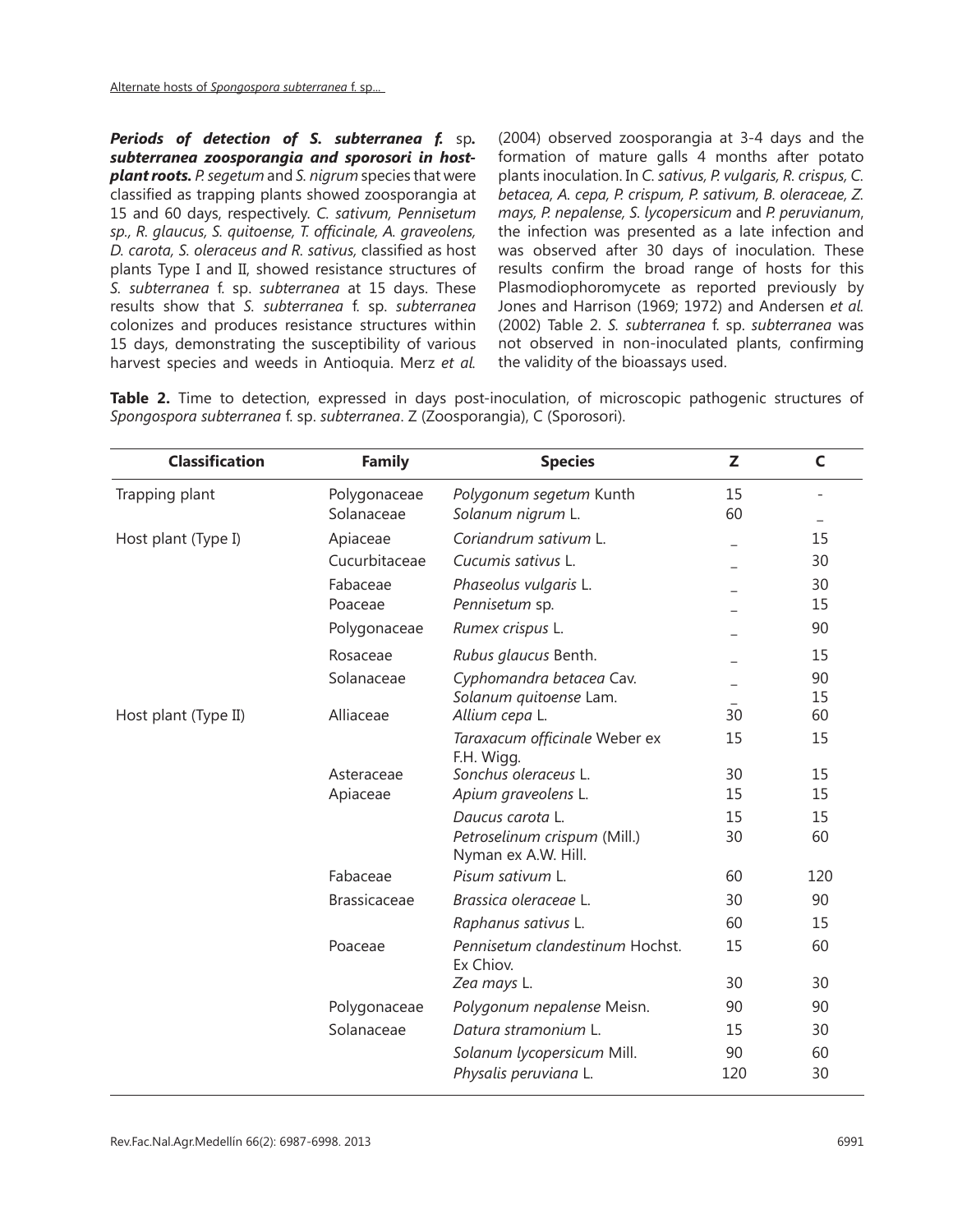Besides presenting with both zoosporangia and sporosori, *D. carota* and *S. tuberosum* (Puracé and Diacol Capiro varieties) also showed galls at 90 and 120 days (Figure 1), symptom that was not observed among the other studied species. The absence of gall formation in the other plants, despite the bioassay inoculation, has previously been reported by Qu and Christ (2006) and Van de Graaf *et al.* (2007), where many species of plant were inoculated with different sporosori concentrations, including *Estima* potato variety. These plants became infected but did not develop galls in their roots.

Pathogenic structures were not observed in *A. sativum, H. radicata, T. repens, B. napus, B. campestris* and *B. vulgaris*, making them candidates for rotation within a disease management strategy because they will not increase the soil inoculum. Nevertheless, Harrison and Jones (1970) and Van de Graaf *et al.* (2007) have reported *B. vulgaris* as a host of *S. subterranea* f. sp. *subterranea*. A difference in the varieties studied should have led the differences between these studies and the present results.



**Figure 1.** Powdery scab galls observed in roots after inoculation in *Daucus carota* (90 days) (A); *Spongospora tuberosum* cv. Diacol Capiro (120 days) (B); Sporosori of *S. subterranea* f. sp. *subterranea* observed in roots after inoculation *S. tuberosum* cv. Diacol Capiro (120 days) (C) and *S. tuberosum* cv. ICA Puracé (90 days) (D). Roots were observed using a light microscope at a total magnification of 100X and 400X.

Some of the plants evaluated in this study have been studied in other countries. For example, in Pakistan, Iftikhar and Ahmad (2005) attempted to find alternate hosts for *S. subterranea* f. sp. *subterranea,* inoculated cultivated plants in nutrient solution, they reported that in *Z. mays, P. sativum, D. stramonium, R. sativus* and *B. oleracea,* the zoosporangial stage was only observed. However, in our study sporosori in these species were identified. In Colombia, Zuluaga *et al.* (2010) also reported *Z. mays* as forming pathogenic structures associated with *S. subterranea* f. sp. *subterranea.*  However, Qu and Christ (2006), did not include *Z. mays* as a host but did include *B. napus,* which is a species that did not show pathogen-related structures in our study.

Betancur *et al.* (2011), studying naturally infested lots in Antioquia, reported that *P. nepalense, P. clandestinum, R. crispus and Z. mays* showed *S. subterranea* f. sp. *subterranea*-associated structures, corroborating the results of our study. These species belong to the Asteraceae, Polygonaceae and Poaceae families, which had already been reported as host families for *S. subterranea* f. sp. *subterranea*  by Jones and Harrison (1969) and Harrison and Jones (1970). Some species from the Poaceae family, such as *P. clandestinum* (Betancur *et al.,* 2011) and *Z. mays*  (Iftikhar and Ahmad 2005; Zuluaga *et al.,* 2010), have been reported as hosts for *S. subterranea* f. sp. *subterranea* and are also hosts for the *Polymyxa*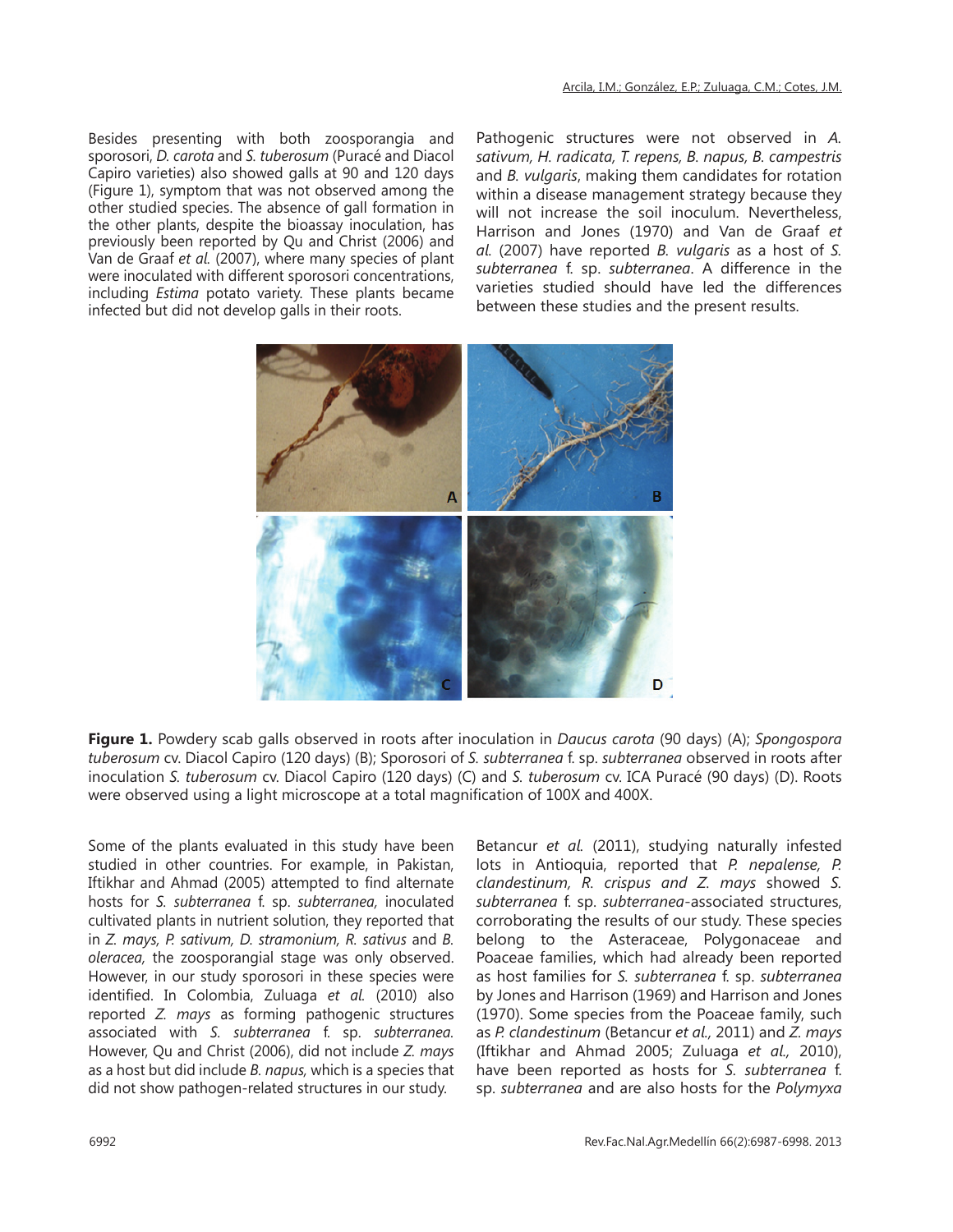genus*,* indicating a greater affinity of this group of Plasmodia for these species.

*A. cepa, A. graveolens, C. sativum, C. sativus, P. crispum, P. vulgaris, P. peruviana, R. glaucus, S. quitoense* and *T. officinale* have not been reported previously as hosts for *S. subterranea* f. sp. *subterranea*. Thus, this study is the first report of these species as hosts of. *S. subterranea.* These species belong to the Alliaceae, Rosaceae and Cucurbitaceae families, which have not neither been previously reported hosting *S. subterranea* f. sp. *subterranea*.

With regard to the structures associated with *S. subterranea* f. sp. *subterranea* found in roots, the structures were morphologically different depending upon the species. These differences may be due to the affinity of the pathogen to each plant or to a reaction to the pathogen-host interaction. Indeed, these causes may underlie the time to detection of structures and zoosporangia in *Z. mays*, *P. peruviana* and *S. tuberosum* where cytoplasmic fragmentation showed a greater separation in root cells of *S. tuberosum* than in other species (Figure 2A, B, C). Sporosori were grooved, irregular and hollow with a spongy appearance due to the cavities in its exterior

surface and the network of internal canals. They may be round, as observed in this study (Figure 2D, E, F), or oval, elongated or completely irregular as reported by Montero-Astúa and Rivera (2005). This diversity in sporosori shape and size was noted by Jaramillo *et al.* (2008) who reported differences in the size of sporosori from root galls compared with those from tuber pustules. Thus, differently shaped and sized structures may also occur in different host species.

Falloon *et al.* (2011), using light microscopy evaluated both diameter and zoospore number on each sporosori coming from 37 different inoculum country sources, founding that the average of zoospore diameter have a slight difference between the inoculum from Agraria (4 μm) and Estima (4.3 µm) varieties. However, the zoospore mean was 667 per sporosori varing from 155 to 1.526. The results of this study confirm that sporosori are a zoospore aggregation complex which are sponge-like with tunnel on the surface and the sporosori size is very different among the pathogen isolates from different countries and potato varieties. The result suggests that environmental conditions (more than host plant) affect the sporosori size of *S subterranea* f. sp*. subterranean*.



**Figure 2.** Structures associated with *Spongospora subterranea* f. sp. *subterranea* in harvest species. Zoosporangia (*Zea mays*) at 30 days (A); Zoosporangium (*Physalis peruviana*) at 120 days (B); Zoosporangium (*Solanum tuberosum*) at 120 days (C); Sporosori *(Solanum quitoense*) at 60 days (D); Sporosori (*Cyphomandra betacea*) at 90 days (E) and Sporosori (*Pennisetum clandestinum*) at 90 days (F). Observations were made using a light microscope at a total magnification of 400×**.**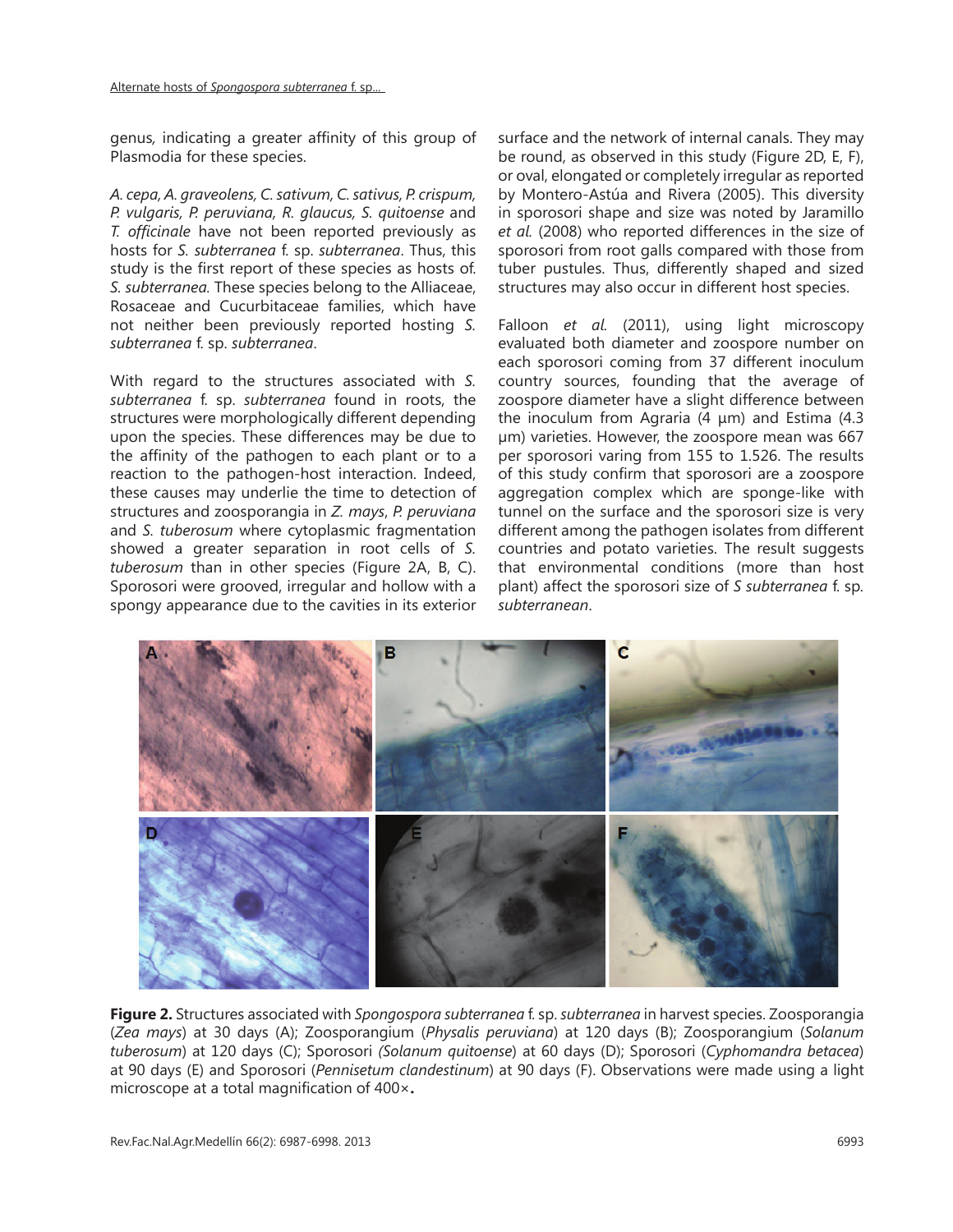*Incidence of S. subterranea f.* sp*. subterranea sporosori and zoosporangia in host plant roots.* Table 3 showed that significant differences were found (P<0.05) in the incidence of zoosporangia and sporosori among *A. graveolens*, *C. sativus, D. carota, P. vulgaris, P. sativum, R. glaucus, R. crispus and C. betacea* where incidences of 0.3000, 0.0286, 0.0600, 0.0400, 0.0600, 0.0286, 0.0313 and 0.0303, respectively, were also observed. *D. stramonium, Pennisetum* sp*., P. vulgaris, R. glaucus, R. crispus* and *C.* 

*betacea* showed incidences of 0.3478, 0.0208, 0.0400, 0.0286, 0.0313 and 0.0303, respectively.

*A. cepa, A. graveolens, D. stramonium, S. lycopersicum, P. clandestinum, P. peruvianum, R. sativus, S. quitoense, S. oleraceus and Z. mays* showed the highest incidence rates (Table 3) when using a high incidence-threshold (>10%) for plants infected with *S. subterranea* f. sp. *subterranea.*

**Table 3.** Estimated incidence and confidence intervals (95%) of the presence of *Spongospora subterranea* f. sp. *subterranean*-associated structures in host plant roots. Sporosori (C) and/or zoosporangia (Z) were observed using a light microscope at a total magnification of 400×. Those species with an incidence of >10% are shown in bold**.**

|                                                  | <b>Confidence Interval (95%)</b> |                    |                    |  |  |
|--------------------------------------------------|----------------------------------|--------------------|--------------------|--|--|
| <b>Species</b>                                   | <b>Estimated</b><br>incidence    | <b>Lower limit</b> | <b>Upper limit</b> |  |  |
| Allium cepa L.                                   | 0.1600                           | 0.0717             | 0.2911             |  |  |
| Apium graveolens L.                              | 0.3000                           | 0.1656             | 0.4653             |  |  |
| Brassica oleraceae L.                            | 0.0800                           | 0.0222             | 0.1923             |  |  |
| Coriandrum sativum L.                            | 0.0500                           | 0.0061             | 0.1692             |  |  |
| Cucumis sativus L.                               | 0.0286                           | 0.0007             | 0.1492             |  |  |
| Datura stramonium L.                             | 0.3478                           | 0.1638             | 0.5727             |  |  |
| Daucus carota L.                                 | 0.0600                           | 0.0125             | 0.1655             |  |  |
| Solanum lycopersicum Mill.                       | 0.1600                           | 0.0717             | 0.2911             |  |  |
| Pennisetum clandestinum Hochst. Ex Chiov.        | 0.6170                           | 0.4638             | 0.7549             |  |  |
| Pennisetum sp.                                   | 0.0208                           | 0.0005             | 0.1107             |  |  |
| Petroselinum crispum (Mill.) Nyman ex A.W. Hill. | 0.0750                           | 0.0157             | 0.2039             |  |  |
| Phaseolus vulgaris L.                            | 0.0400                           | 0.0049             | 0.1371             |  |  |
| Physalis peruviana L.                            | 0.1200                           | 0.0453             | 0.2431             |  |  |
| Pisum sativum L.                                 | 0.0600                           | 0.0125             | 0.1655             |  |  |
| Polygonum nepalense Meisn.                       | 0.0526                           | 0.0064             | 0.1775             |  |  |
| Polygonum segetum Kunth.                         | 0.0690                           | 0.0085             | 0.2277             |  |  |
| Raphanus sativus L.                              | 0.1333                           | 0.0376             | 0.3072             |  |  |
| Rubus glaucus Benth.                             | 0.0286                           | 0.0007             | 0.1492             |  |  |
| Rumex crispus L.                                 | 0.0313                           | 0.0008             | 0.1622             |  |  |
| Cyphomandra betacea Cav.                         | 0.0303                           | 0.0008             | 0.1576             |  |  |
| Solanum nigrum L.                                | 0.0645                           | 0.0079             | 0.2142             |  |  |
| Solanum quitoense Lam.                           | 0.1800                           | 0.0858             | 0.3144             |  |  |
| Sonchus oleraceus L.                             | 0.1143                           | 0.0320             | 0.2674             |  |  |
| Taraxacum officinale Weber ex F.H. Wigg.         | 0.0500                           | 0.0061             | 0.1692             |  |  |
| Zea mays L.                                      | 0.1800                           | 0.0858             | 0.3144             |  |  |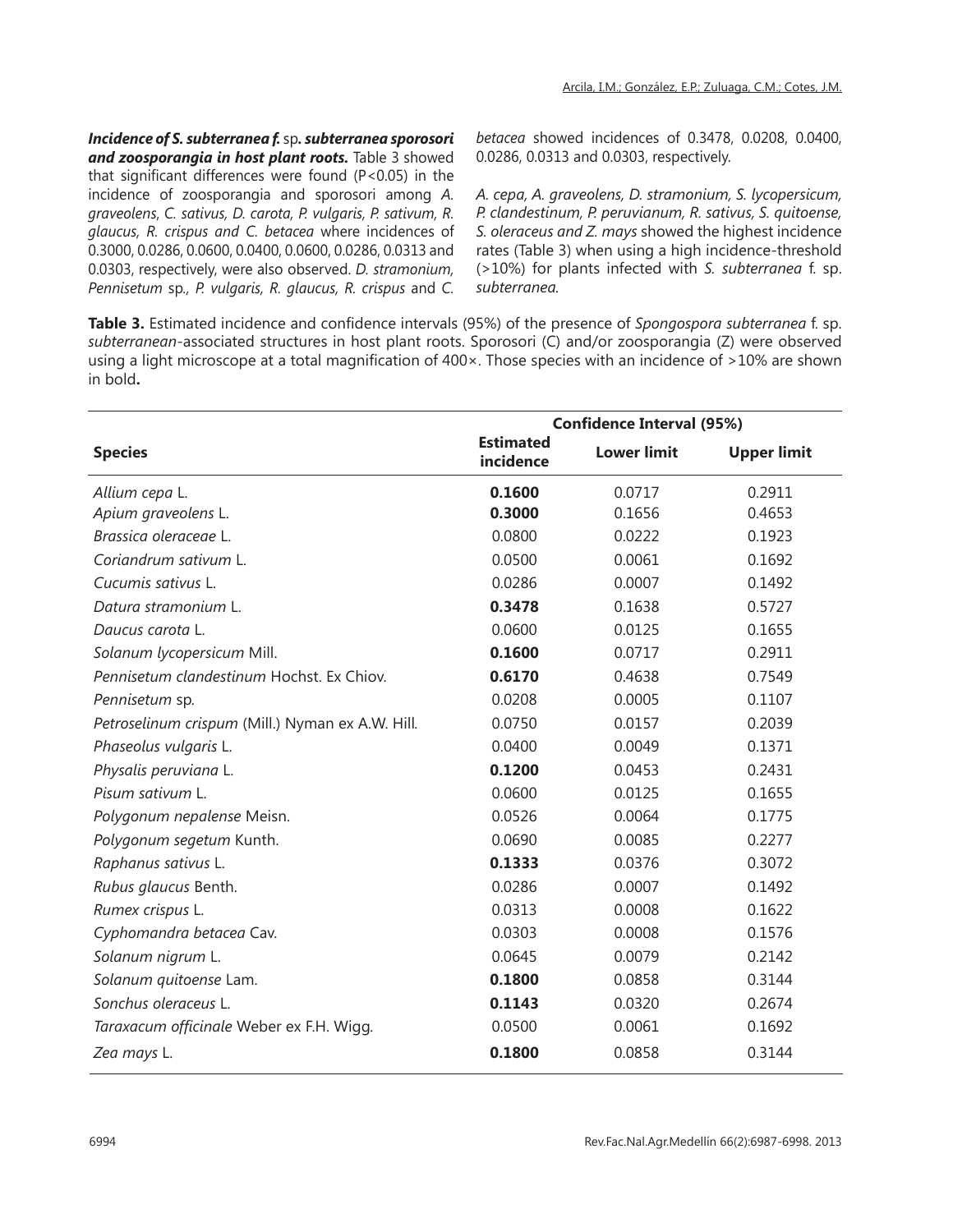Using this inoculation methodology, the incidence of *S. subterranea* f. sp. *subterranea* varies among species, reflecting the variability in resistance and susceptibility to infection as described by Mäkäräinen *et al.* (1994), who evaluated the disease incidence in wild and harvested solanaceous species inoculating with infected soil and zoospores in suspension. Among the species *S. acaule, S. brevidens, S. tuberosum* and *S. sucrense*, *S. acaule* was considered to be the most resistant because it showed a lower infection incidence in roots of tested plants.

Thus, the use of some species in rotation with potato crops, for example *P. clandestinum* (pennisetum grass), which is the primary rotational crop used in potato producing regions in Colombia, may increase the levels of *S. subterranea* f. sp. *subterranea* inoculum in the field because, even though there is no galls formation it is able to produce sporosori inside roots, enabling the pathogen to remain in the soil until later planting of an additional potato crop. Similarly, the weeds *R. crispus* and *P. nepalense*, always found in potato crops, repeatedly increase inoculum and improve the process of reinfection. In contrast, *A. sativum* and *B. vulgaris* did not show pathogenic structures, and these species could be used to rotate with potatoes within a program of integrated disease management with the goal of reducing silent multiplication of the pathogen.

When compared with Mäkäräinen *et al.* (1994) results, where inoculum from soil stored for 1 year led to a lower number of plants infected with *S. subterranea* f. sp. *subterranea* compared with a fresh inoculum, and Fornier *et al.* (1996), where exudates from different potato breeds stimulated the release of zoospores, it may be assumed that the survival of this pathogen over time is due to host plants which allow the repeated formation of resistance structures but not the persistence *per se* of the pathogen in the soil. Thus, the microorganism can infect different species and evade the plants mechanisms defense suggesting that species where resistance structures were found are a significant source of inoculum. This is especially true in the case of those plants associated with potato crops in Colombia, such as weeds or rotational crops. These crops may allow the maintenance, or even the slow increase of inoculum in soil while admit of pathogen resistance structures to remain viable and multiply for many years, thereby reinfecting new potato crops as reported by Harrison *et al.* (1997).

Following the proposal of Qu and Chist (2006), who classified as trapping plants, those plants inoculated with *S. subterranea* f. sp. *subterranea* showing only zoosporangial structures, i.e., plants that impeded follow up the life cycle of the pathogen and to form the resistance structures, thus in the current study *P. segetum* and *S. nigrum* may be classified as trapping plants. *S. subterranea* f. sp. *subterranea* may avoid plant basal resistance, enabling the entry of zoospore cellular material; however, it is possible that some resistance genes from *S. nigrum* and *P. segetum*  trigger a hypersensitive response (Hammond-Kosack and Jones, 2000) impeding the sequel of the life cycle. With respect to the non-hosts, it is possible that these species show a basal resistance, cell wall rigidity and produced phytoalexins that control the infection and/ or invasion of unadapted pathogens (Lipka *et al.,* 2008). In plants reported as Type I and II hosts, it is possible that *S. subterranea* f. sp. *subterranea* evades host defense mechanisms and alters its metabolism thereby surviving and multiplying (Hammond-Kosack and Jones, 2000); however, more studies are required to understand this host-pathogen interactions.

Hernández *et al.* (2012) evaluated the infection intensity of *S. subterranea* f. sp. *subteranea* by conventional (bioassays) and molecular (qPCR) methods in two potato varieties (Iwa and Agria) resistant and susceptible to the pathogen, respectively. The evaluated parameters were zoosporangia intensity in roots, galls number and *S subterranea* f. sp*. subterranea* DNA quantity on roots by qPCR. It was found that inoculation did not affect the growing of the plants, but it reduces on 38% root dry matter of the susceptible variety. The intensity of zoosporangia development was similar in both varieties, galls was higher on the susceptible one and *Spongospora subterranea* f. sp. *subterranea* DNA root quantity detected was twice larger on susceptible than on resistant variety. Authors suggest that zoosporangia stage on host roots is directly affected by host resistance factors more than sporosori stage, even on galls and tubers.

In summary, this study showed a broad range of *S. subterranea* f. sp. *subterranea* host plants, been the Type I and II potential species that keep on the pathogen persistence in the soil thereby providing a inoculum source for new potato crops. In contrast, species classified as trapping plants may reduce *S. subterranea*  f. sp. *subterranea* inoculum in soil if used within disease management strategies, such as crop rotation and the weeds management in potato production.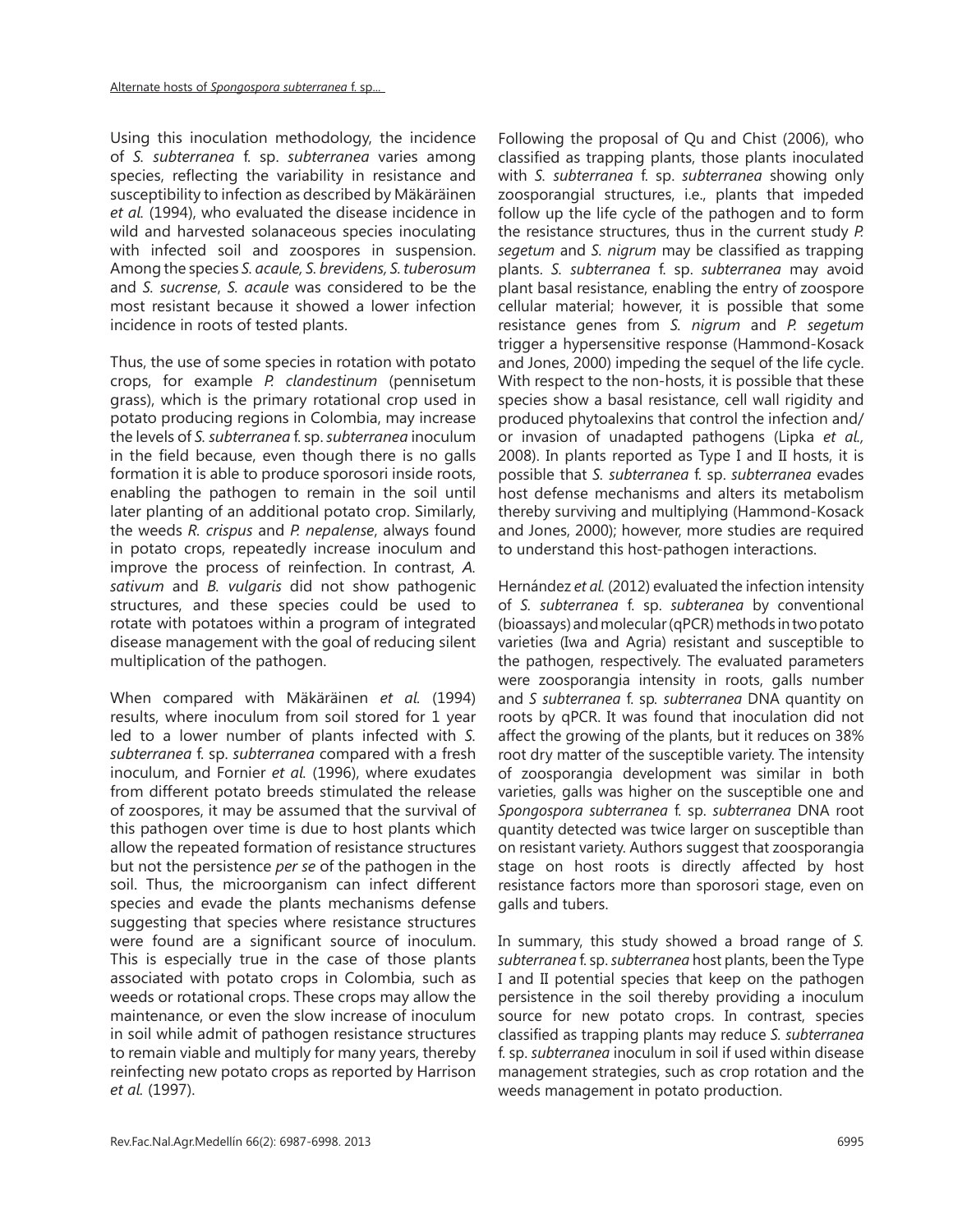# **CONCLUSIONS**

Bioassay inoculations allowed the identification of *S. subterranea* f. sp. *subterranea* associated structures, such as zoosporangia and sporosori, after 15 days in *P. segetum, T. officinale, A. graveolens, D. carota, P. clandestinum, D. stramonium, C. sativum, Pennisetum*  sp*., R. glaucus, S. quitoense, S. oleraceae, A. graveolens, D. carota* and *R. sativus*. These data demonstrate the pathogen ability to induce early signs of infection and also the adaptation of this pathogen to different species, which may be a survival mechanism in the environment, thus confirming its broad hosts range.

Using bioassay inoculations, 3 types of hosts are reported based on pathogenic structures found in roots: 1) Trapping plants showed zoosporangia (*P. segetum*  and *Solanum* sp.), 2) Type I hosts showed sporosori but not zoosporangia (*C. betacea, S. quitoense, R. crispus, C. sativum, P. vulgaris, Pennisetum* sp*., C. sativus* and *R. glaucus*) and 3) Type II hosts showed both structures (*P. peruviana, P. crispum, D. carota, P. clandestinum, Z. mays, A. cepa, R. sativus, S. lycopersicum, P. sativum, P. nepalense, S. oleraceus, A. graveolens, B. oleraceae, T. officinale* and *D. stramonium*)*.* These results demonstrate that the pathogen can multiply and form resistance structures in Type I and II hosts. It does not have this multiplying ability in trapping plants, suggesting that these plants may help to reduce *S. subterranea* f. sp. *subterranea* inoculum in soil.

# **ACKNOWLEDGMENT**

This research was supported by Ministerio de Agricultura y Desarrollo Rural (MADR), Asociación Hortifrutícola de Colombia (ASOHOFRUCOL), Politécnico Colombiano Jaime Isaza Cadavid, Universidad Nacional de Colombia Sede Medellín and Federación de Productores de Papa de Colombia (FEDEPAPA) into the project Uso de plantas trampa para la reducción de inóculo de *Spongospora subterranea.* The autors wish to thank members of research groups Sistemas Agrícolas Tropicales (COL0007149), and Mejoramiento y Producción de Especies Andinas y Tropicales (COL0039484) for their contribution to develop this research.

# **BIBLIOGRAPHY**

Alzate, D.E., L.M. Hoyos y E.P. González. 2008. Factores que inciden en la liberación de zoosporas de *Spongospora subterranea* (Wallroth) Lagerheim f. sp. *subterranea* Tomlinson*.* Revista Facultad Nacional de Agronomía, Medellín 61(2): 4503-4510.

Andersen, B.A.B., M. Nicolaisen and N.M. Nielsen. 2002. Alternative hosts for potato mop-top virus, genus Pomovirus and its vector *Spongospora subterranea* f. sp. *subterranea*. Potato Research 45(1): 37-43.

Betancur, G.J., A.I. Arcila, A.C. Zuluaga and González, J.E. 2011. Identification of alternate *Spongospora subterranea* (Wallroth) Lagerheim f. sp. *Subterranea*  hosts in natural conditions in la Union and Santa Rosa de Osos municipalities. p. 68. In: Proceedings of the XXX Colombian Congress and XVI Latin American Phytopathology Congress. Bogotá.

Bittara, R., D. Rodríguez, M. Sanabria, J. Monroy and J. Rodríguez. 2009. Evaluation of fungicides and plant products in combating potato powdery scab. [Evaluación de fungicidas and productos vegetales en el combate de la sarna polvorienta de la papa.] Interscience 34(4): 265-269.

Braselton, J.P. 1995. Current status of the Plasmodiophorids. Critical Reviews in Microbiology 21(4): 263-275.

Bulman, S.R. and J.W. Marshall. 1998. Detection of *Spongospora subterranea* in potato tuber lesions using the polymerase chain reaction (PCR). Plant Pathology 47(6): 759-766.

Bulman, S.R., S.F. Kuhn, J.W. Marshall and E. Schnepf. 2001. A phylogenetic analysis of the SSU rRNA from members of the Plasmodiophorida and Phagomyxida. Protist 152 (1): 43-51.

Carnegie, S.F., T. Davey and G.S. Saddler. 2012. Prevalence and distribution of potato mop-top virus in Scotland. Plant Pathology 61(4): 623-631.

Clopper, C.J. and E.S. Pearson. 1934. The use of confidence or fiducial limits illustrated in the case of the binomial. Biometrika 26(4): 404-413.

Dorai–Raj, S. 2009. Binomial confidence intervals for several parametrizations. R packages 1.0-5. Available at: http./CRAN.R-proyect.org/package=binom/index. html; consulta: octubre 2012.

Falloon, R.E. 2008. Control of powdery scab of potato: Towards integrated disease management. American Journal Potato Research 85(4): 253-260.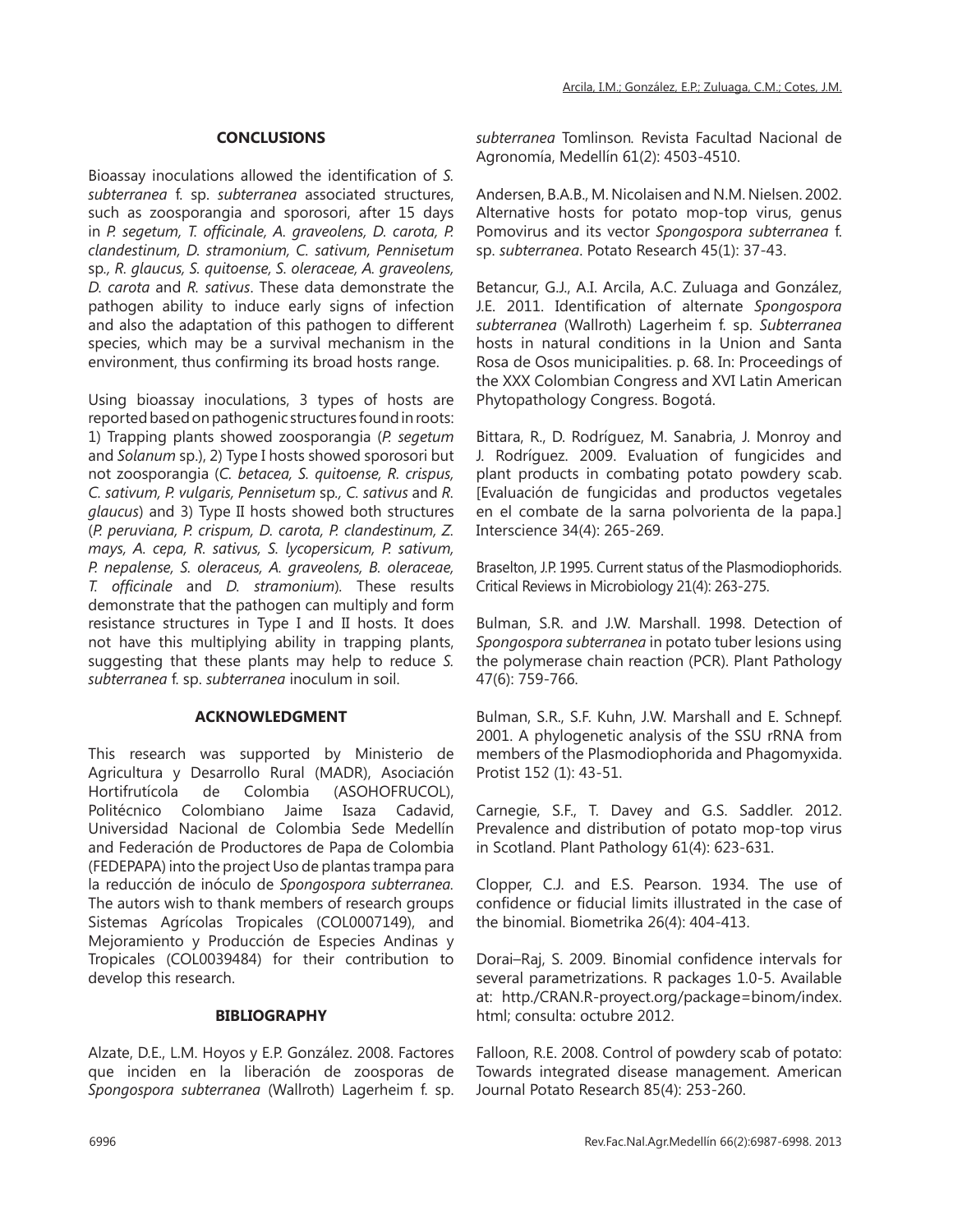Alternate hosts of *Spongospora subterranea* f. sp...

Falloon, R.E., A.R. Wallace, M. Braithwaite, R.A. Genet, H.M. Nott, J.D. Fletcher and W.F. Braam. 1996. Assessment of seed tuber, in-furrow, and foliar chemical treatments for control of powdery scab (*Spongospora subterranea* f sp *subterranea*) of potato. New Zealand Journal of Crop and Horticultural Science 24(4): 341-353.

Falloon R.E., U. Merz, R.A. Lister, A.R. Wallace and S.P. Hayes. 2011. Morphological enumeration of resting spores in sporosori of *Spongospora subterranea*. Acta Protozoologica 50(1): 121-132.

Fornier, N., A.A. Powell and P.J. Burgess. 1996. Factors affecting the release of primary zooapores from sporosori of *Spongospora subterranea* assessed using monoclonal antibody Elisa test plant viruses with fungal vectors. p. 89-92. In: Sherwood, J.L. (ed.). Proceedings of the Third Symposium of The International Working Group on Plant Viruses with Fungal Vectors*.* Dundee, Scotland. 192 p.

Gilchrist, E., S. Jaramillo and S. Reynaldi. 2009. Effect of four isolates from the *Trichoderma asperellum* fungus on powdery scab in three types of soils. [Efecto sobre la sarna polvosa de cuatro aislamientos del hongo *Trichoderma asperellum* en tres tipos de suelos.]. Revista Facultad Nacional de Agronomía Medellín 62(1): 4783-4792.

Hammond-Kosack, K and J. Jones. 2000. Chapter 21: Responses to plant pathogens. pp. 1102-1155. In: Buchanan, B., W. Gruissem and R. Jones. (ed.). Biochemistry and Molecular Biology of Plants. American Society of Plant Physiologist. Berkeley, California. 1.408 p.

Harrison, B.D and R.A.C. Jones. 1970. Host range and some properties of potato mop-top virus. Annals of Applied Biology 65(3): 393-402.

Harrison, J.G., R.J. Searle and N.A. Williams. 1997. Powdery scab disease of potato -a review. Plant Pathology 46(1): 1-25.

Hernández M.L., R.E. Falloon, R.C. Butler, A.J. Conner, S.R. Bulman. 2013. *Spongospora subterranea* root infection assessed in two potato cultivars differing in susceptibility to tuber powdery scab. Plant Pathology 62(5): 1089- 1096.

Hoyos, C.L., P. Chaparro, M. Abramsky, I. Chet and S. Orduz. 2008. Evaluation of isolates of *Trichoderma* spp*.* against *Rhizoctonia solani* and *Sclerotium rolfsii* under *in vitro* and greenhouse conditions. Agronomía Colombiana 26(3): 451-458.

Iftikhar, S. and I. Ahmad. 2005. Alternate hosts of *Spongospora subterranea* f. sp. *subterranea,* the causal organism of powdery scab of potato. Abstracts of papers presented at the 88th Annual Meeting of the Potato Association of America. Scottsbluff, Nebraska, August 8-12, 2004. American Journal of Potato Research 82(1): 57-97.

Jaramillo, S. and J.M. Botero. 2007. Response of different *Spongospora subterranea* f. sp. *subterranea* populations to rotation between potato varieties (*Solanum tuberosum* ssp. *andigena*).[Respuesta de diferentes poblaciones de *Spongospora subterranea* f. sp. *subterranea* a la rotación entre dos variedades de papa (*Solanum tuberosum* ssp. *andigena*).] Revista Facultad Nacional de Agronomía Medellín 60(2): 3859 - 3876.

Jaramillo, S., G.A. Pérez, and L. Hoyos. 2008. Morphological variations of *Spongospora subterranea* (Wallr.) Lagerh f. sp. *Subterranea* Sporosori*.* [Variación morfológica de quistosoros de *Spongospora subterranea* (Wallr.) Lagerh f. sp. *subterranea.*] Revista Facultad Nacional de Agronomía Medellín 61(2): 4511- 4517.

Jones, R.A.C. and B.D. Harrison. 1969. The behaviour of potato mop-top virus in soil, and evidence for its transmission by *Spongospora subterranea* (Wallr.) Lagerh. Annals of Applied Biology 63(1): 1-17.

Jones, R.A.C. and B.D. Harrison. 1972. Ecological studies on potato mop-top in Scotland. Annals Applied Biology 71(1): 47-57.

Larkin, R. and T. Griffin. 2007. Control of soilborne potato diseases using *Brassica* green manures. Crop Protection 26(7): 1067-1077.

Lipka, U., R. Fuchs and V. Lipka. 2008. *Arabidopsis* nonhost resistance to powdery mildews. Current Opinion in Plant Biology 11(4): 404-411.

Mäkäräinen, E., H. Rita, E. Teperi and P.T. Valkonen. 1994. Resistance to *Spongospora subterranea* in tuber-bearing and non tuber-bearing *Solanum* spp. Potato Research 37(2): 123-127.

Merz, U. 1989. Infectivity, inoculum density and germination of *Spongospora subterranea* resting spores: a solutionculture test system. Bulletin OEPP/EPPO 19(3): 585-592.